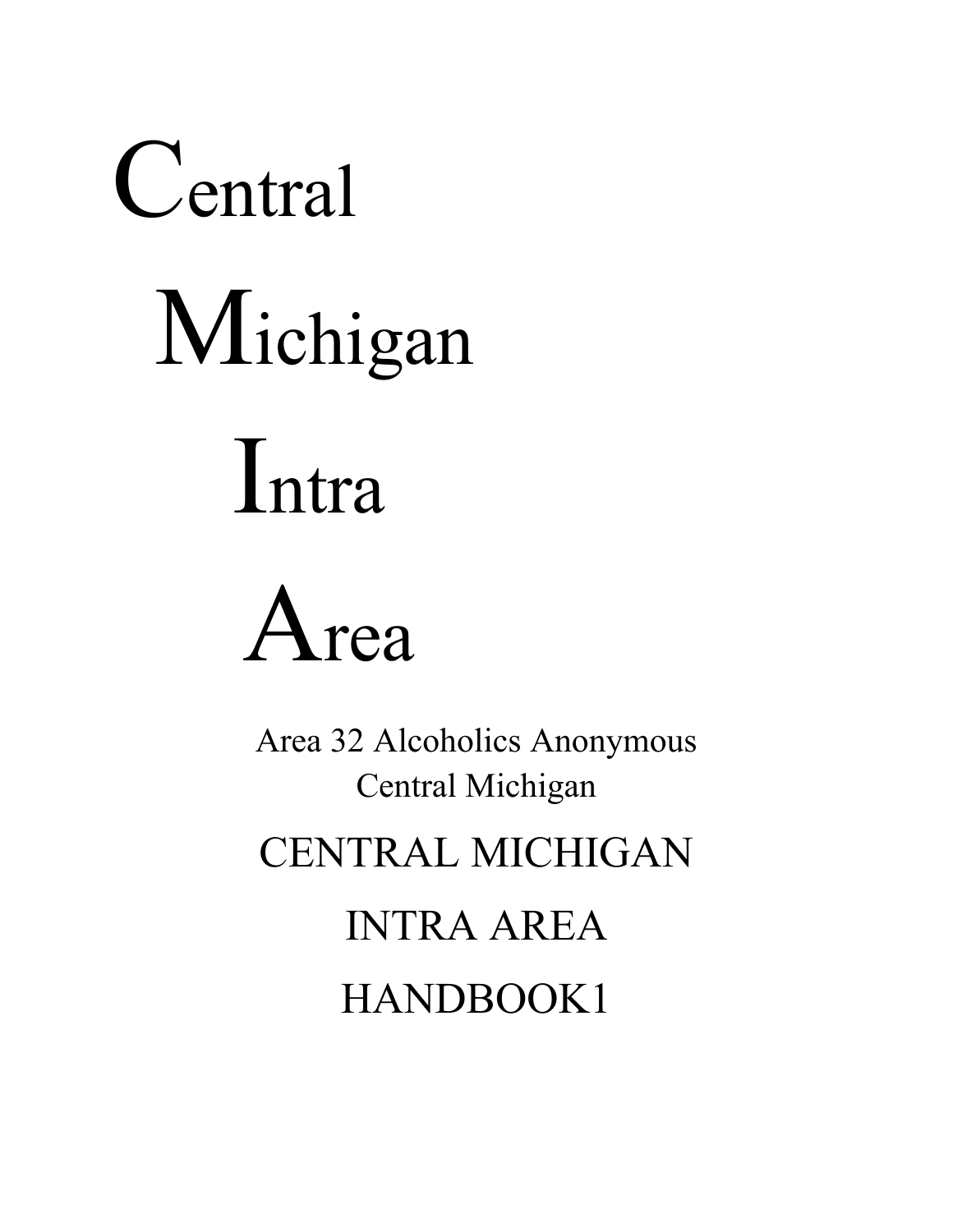# **Table of Contents**

| THOTC OF COMMUNIST            |                |
|-------------------------------|----------------|
| Forward                       | 3              |
| A.A. Service Structure        | $\overline{4}$ |
| What is IntraArea?            | 5              |
| What is a GSR?                | 6              |
| What is a DCM?                | 7              |
| InterArea Officers            | 8              |
| What is a Delegate?           | 10             |
| What is a Trustee?            | 10             |
| <b>Committee Descriptions</b> | 11             |
| District Map                  | 14             |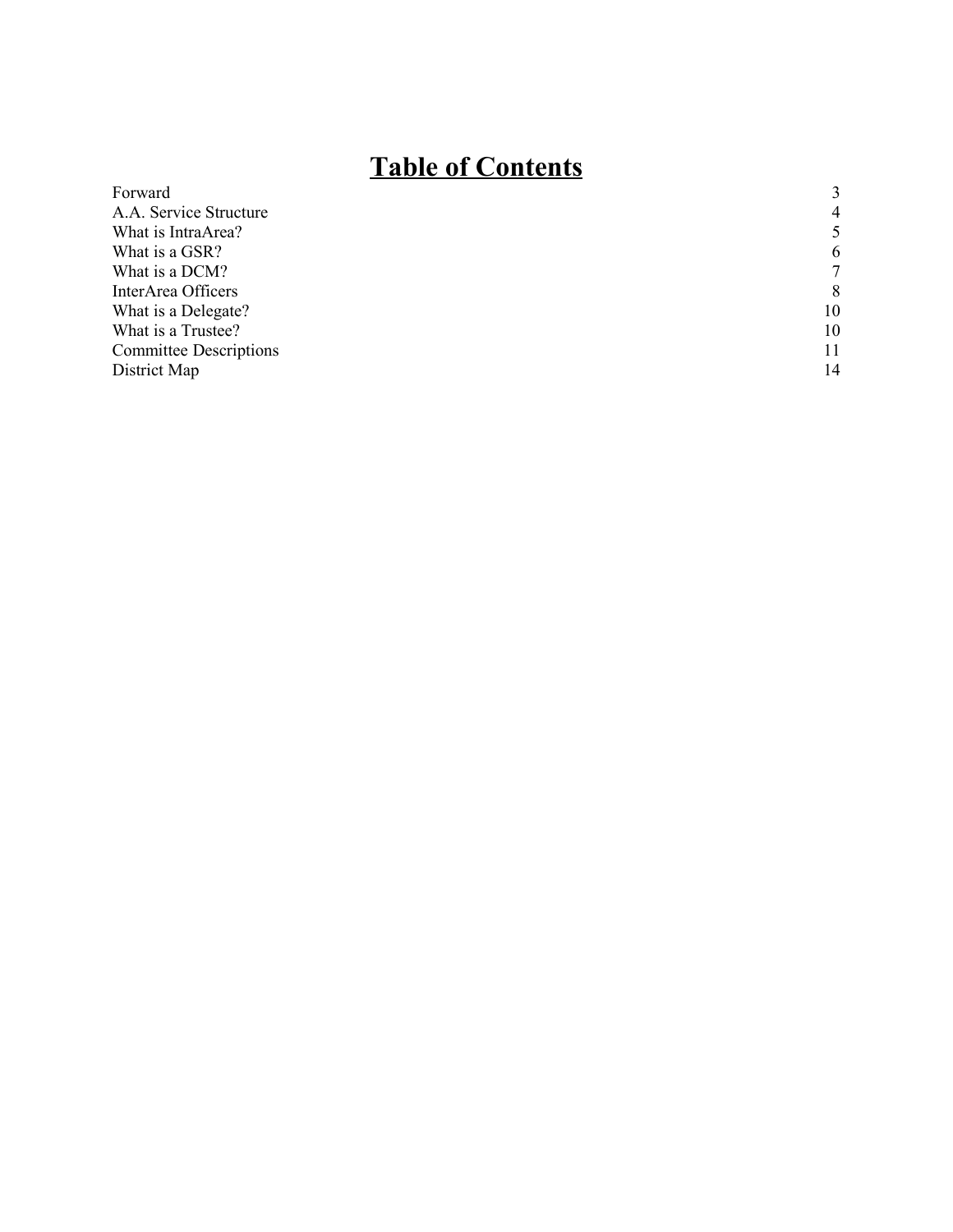# **Central Michigan Intra-Area Handbook**

Forward

It is the intent and purpose of this handbook to enable our trusted servants to conduct an organized and fruitful business session through an informed area conscience at the Central Michigan IntraArea meetings. This handbook will act as a quick and ready reference for new GSR's and DCM's of their respective responsibilities and opportunities. At no time is the intent of this handbook to supersede the A.A. Service Manual.

Functions of G.S.O. Publish A.A. Literature Serve the Groups Support the Trustee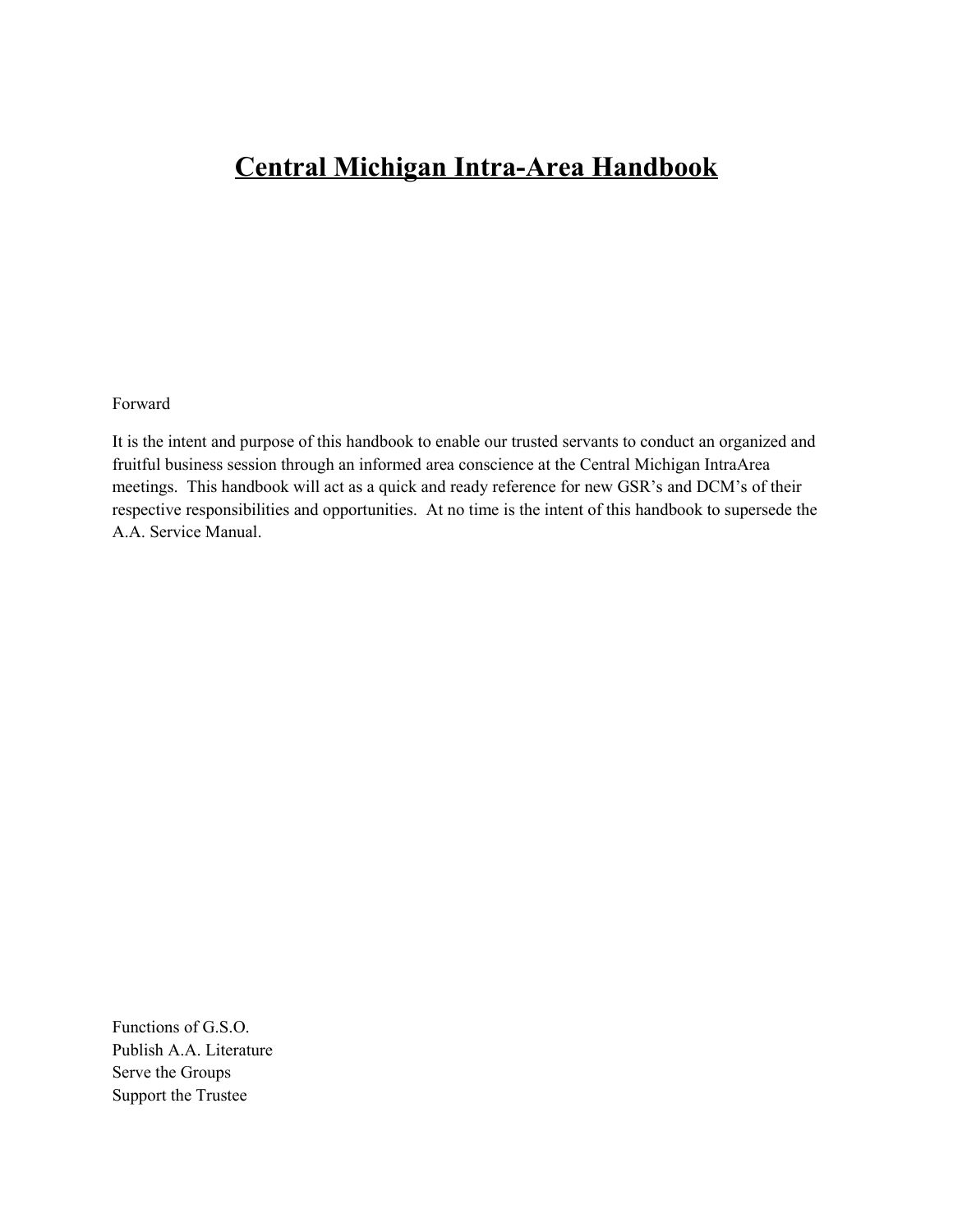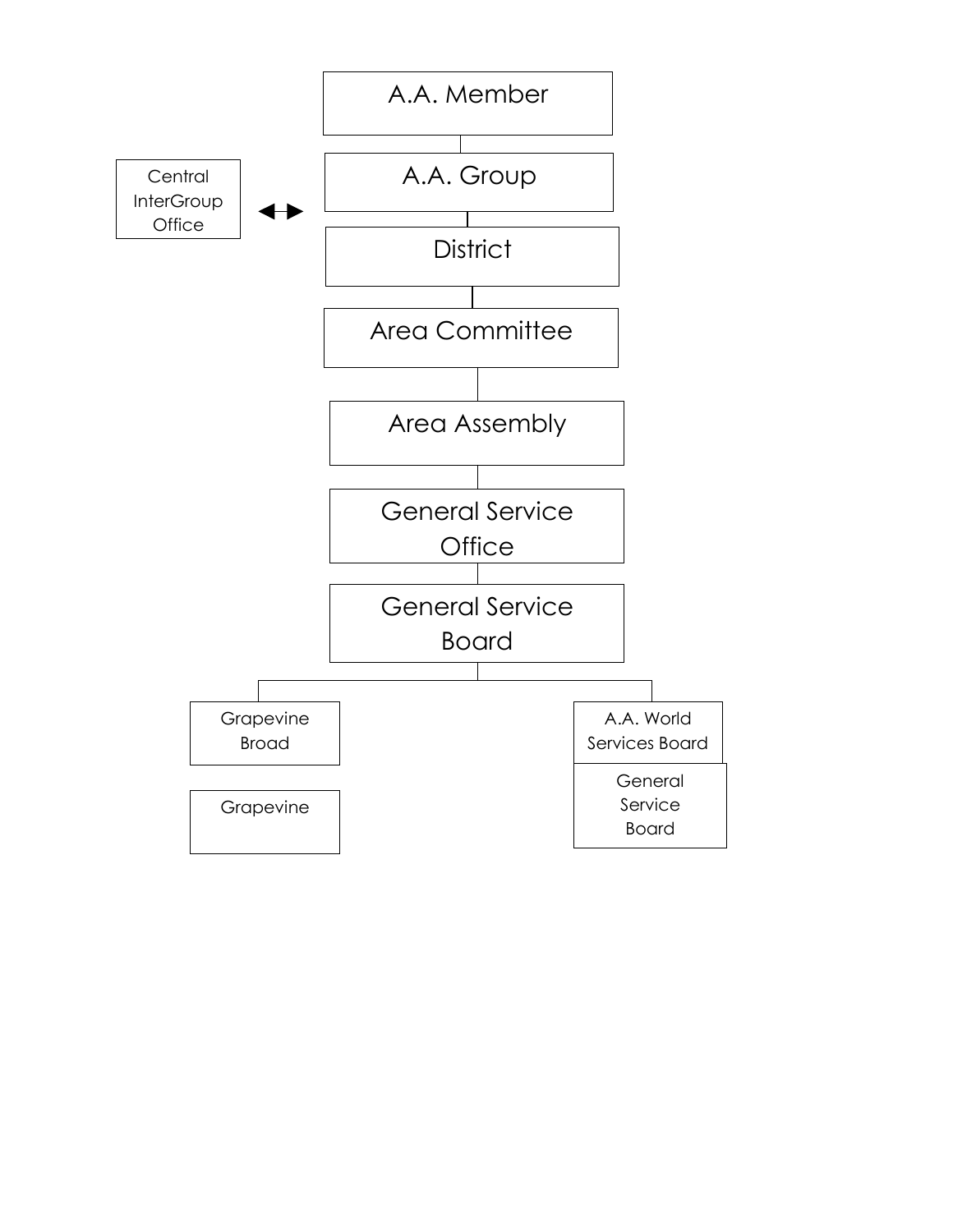#### **What is InterArea?**

Central Michigan IntraArea is a body of GSR's, DCM's, a Delegate, past Delegates, Trustee, and past Trustees that meet monthly to carry on the business of A.A. in Central Michigan. The purpose of IntraArea is to resolve any group problems and exchange ideas for carrying the A.A. message to the still suffering alcoholic.

Our meeting divides the responsibilities among DCM's and GSR's. The DCM's hold a closed meeting while many committees, comprised of GSR's, past delegates, or past trustees, meet (such as Public Information). There are currently ten committees that deal with specific issues. The Council meeting of all GSR's and DCM's meets after these separate meetings. All committees report their progress and make their requests known at the Council meeting.

The delegate presents ideas and problems discussed in the DCM meeting before all GSR's at the Council meeting for a vote or discussion. The delegate also reports to the council on activities, new literature, changes in policy, and other topics from the General Service Office. Suggestions from the area meeting are taken to GSO by our delegate. One suggestion from Michigan recently acted upon by GSO was the creation of a film for Treatment Centers.

#### **Who can go to InterArea?**

Anyone who is interested in service may attend. Only GSR's, DCM's past and present delegates and trustees may vote.

#### **Why should I Attend IntraArea?**

Attendance at IntraArea familiarizes us with the most vital, yet least understood, group services that A.A. has to offer. These services that enable us to function as a whole include: the General Service Office, A.A. World Services, Inc., the A.A. Grapevine, Inc., and our board of trustees. Our worldwide unity and much of our growth since early times are directly traceable to this cluster of giving activities. Attendance offers fellowship with other A.A.'s active in service and the opportunity to experience the continued sobriety of those who chose to act on the Third Legacy of Service, to carry the message of truth and hope.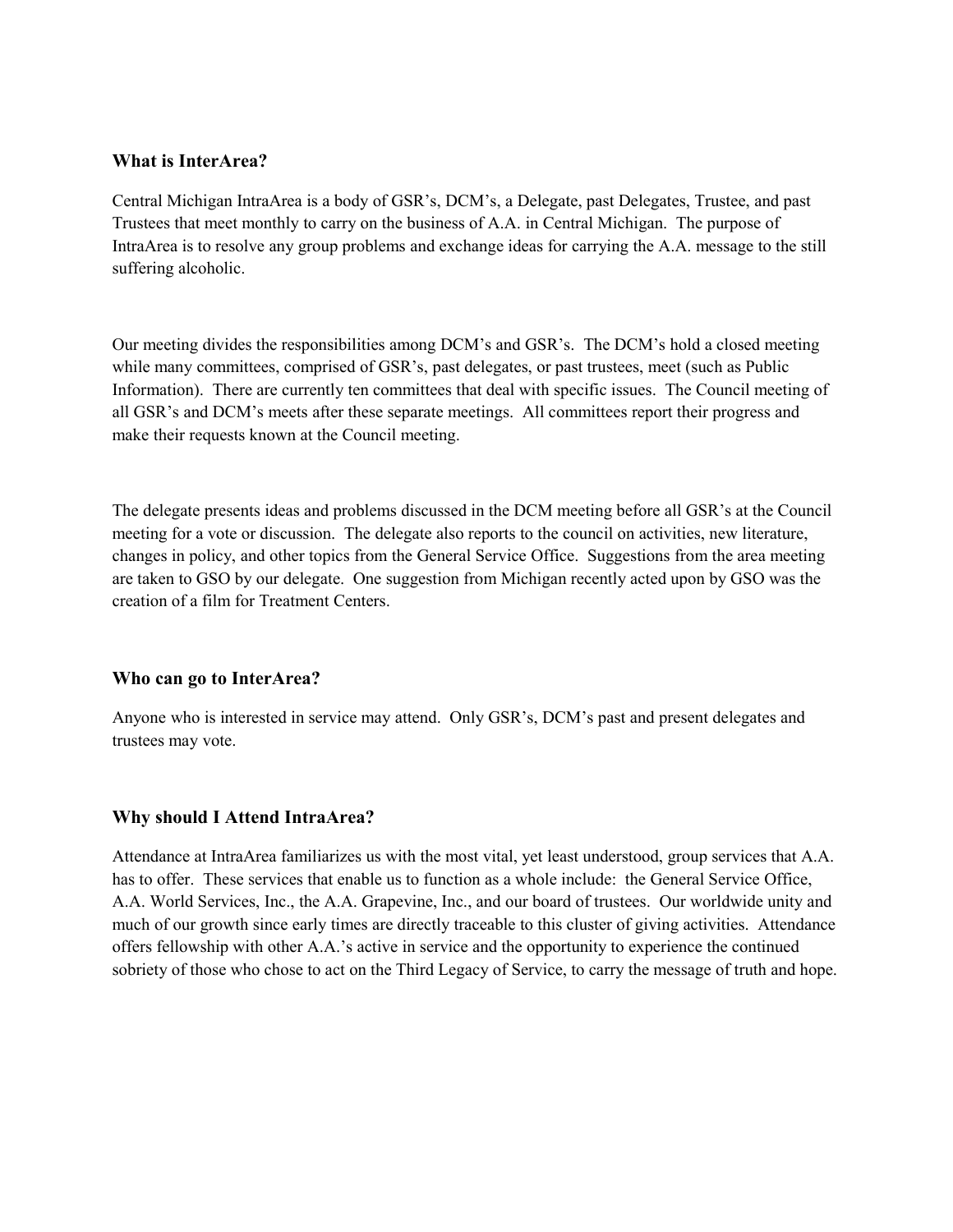#### **How is IntraArea Structured?**

IntraArea meetings are conducted according to Roberts Rules with a Delegate, Chairperson, Secretary and Treasurer performing the duties describe below. There are currently ten committees, GSR's, DCM's, Delegates and Trustees that make up the IntraArea Assembly. Other committees can be formed as needed. The ten committees are listed below and described after the duties of the officers are delineated.

- 1. Cooperation with the Professional Community (CPC)
- 2. Correctional Facilities
- 3. Finance
- 4. Forum
- 5. Grapevine
- 6. Literature
- 7. Public Information (PI)
- 8. Treatment Facilities (TF)
- 9. Archives
- 10. Special Needs
- 11. Area Registrar

#### **What is GSR?**

The GSR, or General Service Representative, has the job of linking their group with A.A. as a whole. The GSR represents the voice of the group conscience when reporting the group(s) wishes to the committee member and the area delegate (*A.A. Service Manual*, 1989-90 edition. Pp S43-s45).

#### **What are the duties of GSR?**

- 1. To receive and share with the group all mail from GSO, including the A.A. newspaper, Box 459 and the national directory.
- 2. Ensure your group sees all pamphlets published by A.A.
- 3. Help collect and forward to GSO your group's monthly contributions to keep A.A. work going worldwide.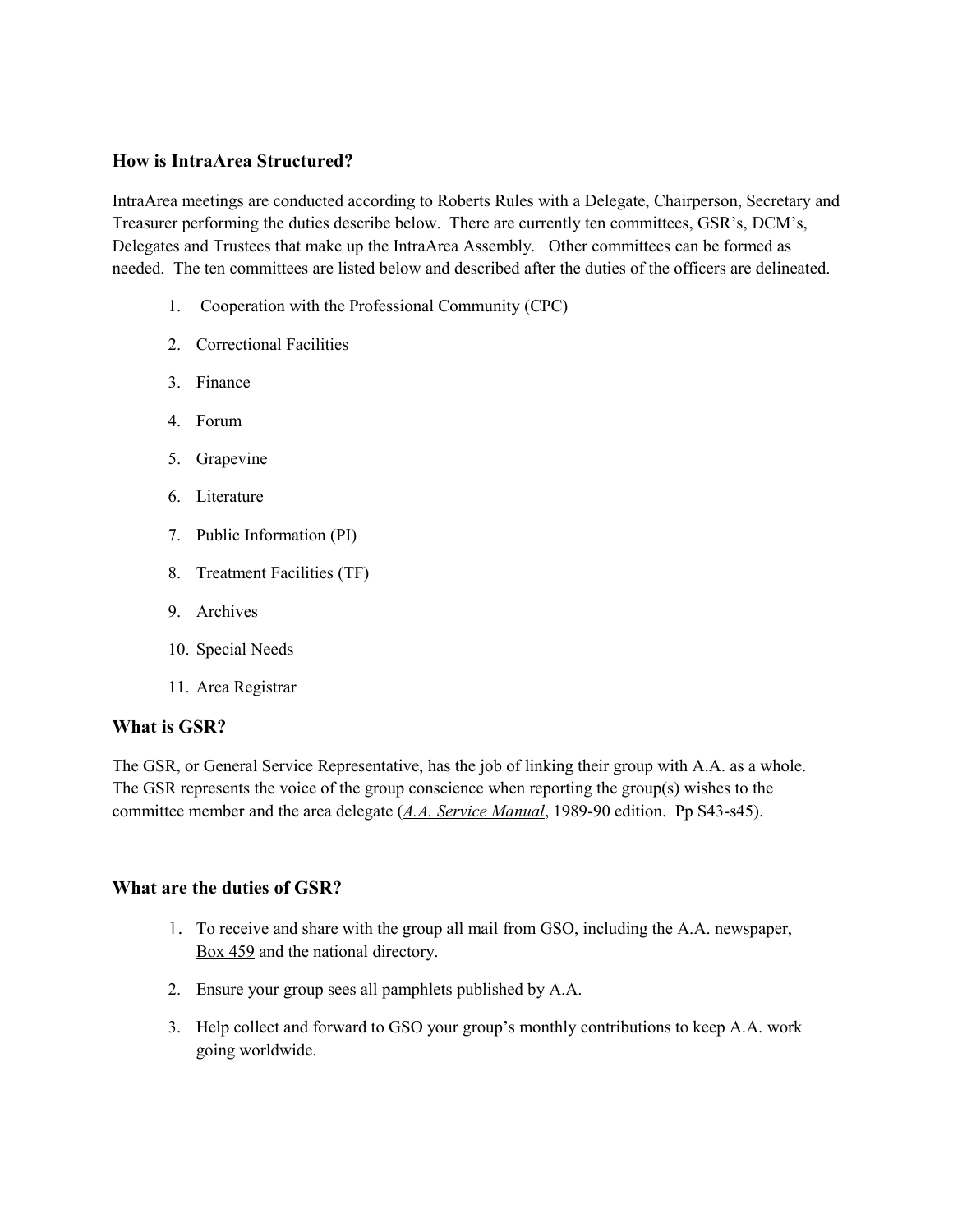- 4. Represent the group at the district and area assembly meetings, sharing your experience with neighboring GSR's and getting involved with various committees to care the message.
- 5. Keep your alternate GSR and fellow group members informed about local and area general service activities.
- 6. Help the District Committee Member (DCM) obtain up-to-date group information for the national A.A. directory and other service entities in a timely manner.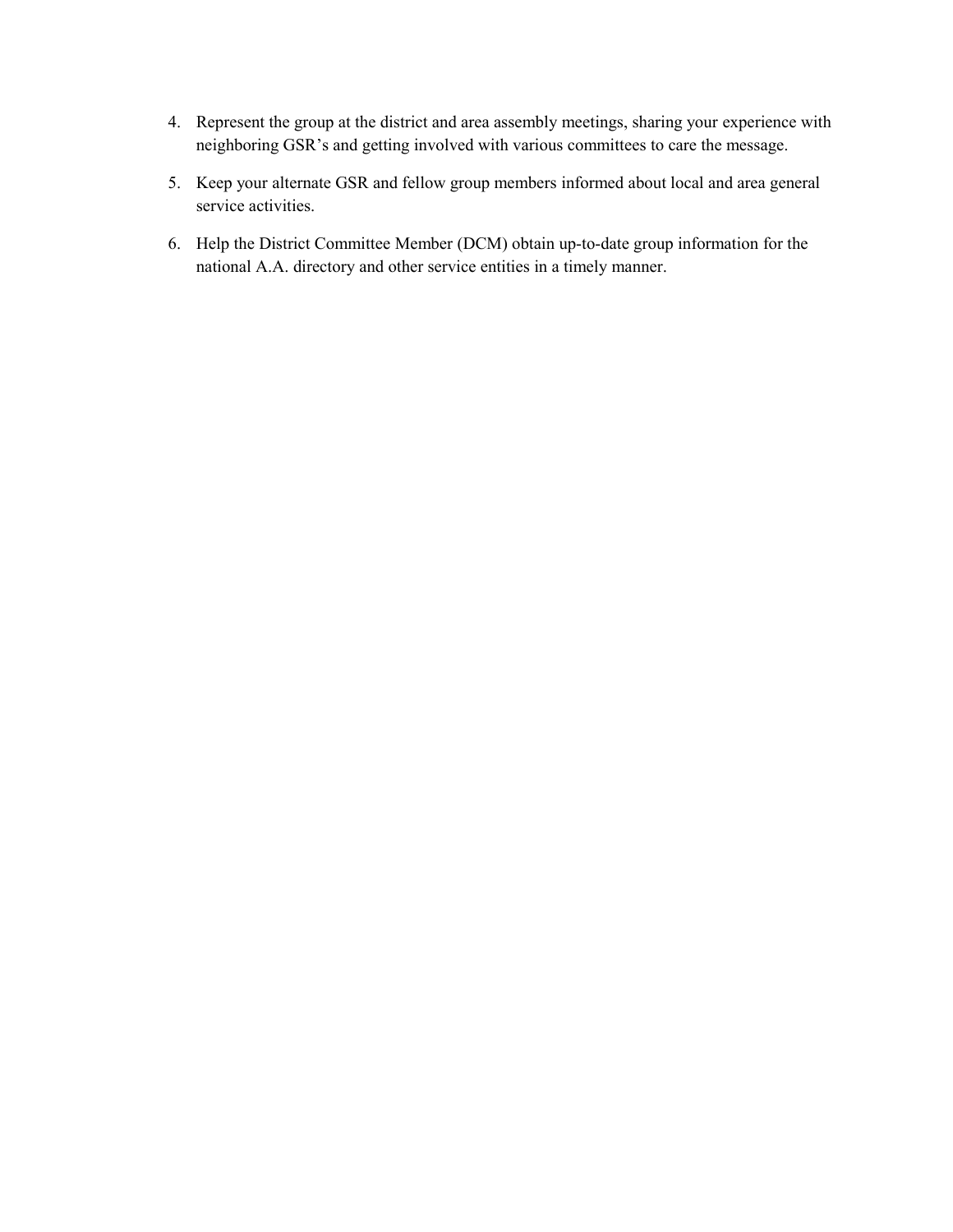#### **What is and Alternate GSR and what are the related duties?**

An alternate GSR is a person who fills in when the GSR in unable to attend all district or area meetings. The alternate has the same vote when representing the GSR in their absence. The alternate may assist, participate, and share in the responsibilities of the GSR. This includes membership on committees and voicing opinons.

# **As a new GSR is there anything I need to know first?**

Good General Service Representatives use the spirit or our twelve traditions. They are also familiar with our Third Legacy, our spiritual responsibility to give service freely. It is recommended that you know the steps and traditions and are familiar with the concepts. It would be helpful for you to *Alcoholics Anonymous*, *A.A. comes of Age*, and *The General Service Manual*, so you will know where to find the answers.

# **To whom does the new GSR go when they are having problems with the home group?**

The GSR can take the problems to their DCM or discuss it with service people at IntraArea.

# **What is a DCM (District Committee Member)?**

The District Committee Member is an essential link between the GSR's in a district and the area's delegate to the General Service Office. The job is one of two-way communication. The DCM gets reports from the group level and passes them on to the area delegate. Qualifications include: 1. A background in service work including service as a GSR; 2. Enough sobriety to be eligible for election as delegate (4-5 years); and 3. The time and energy to serve the district well. (*A.A. Service Manual*, 1989-90 edition, pp. S51-S57)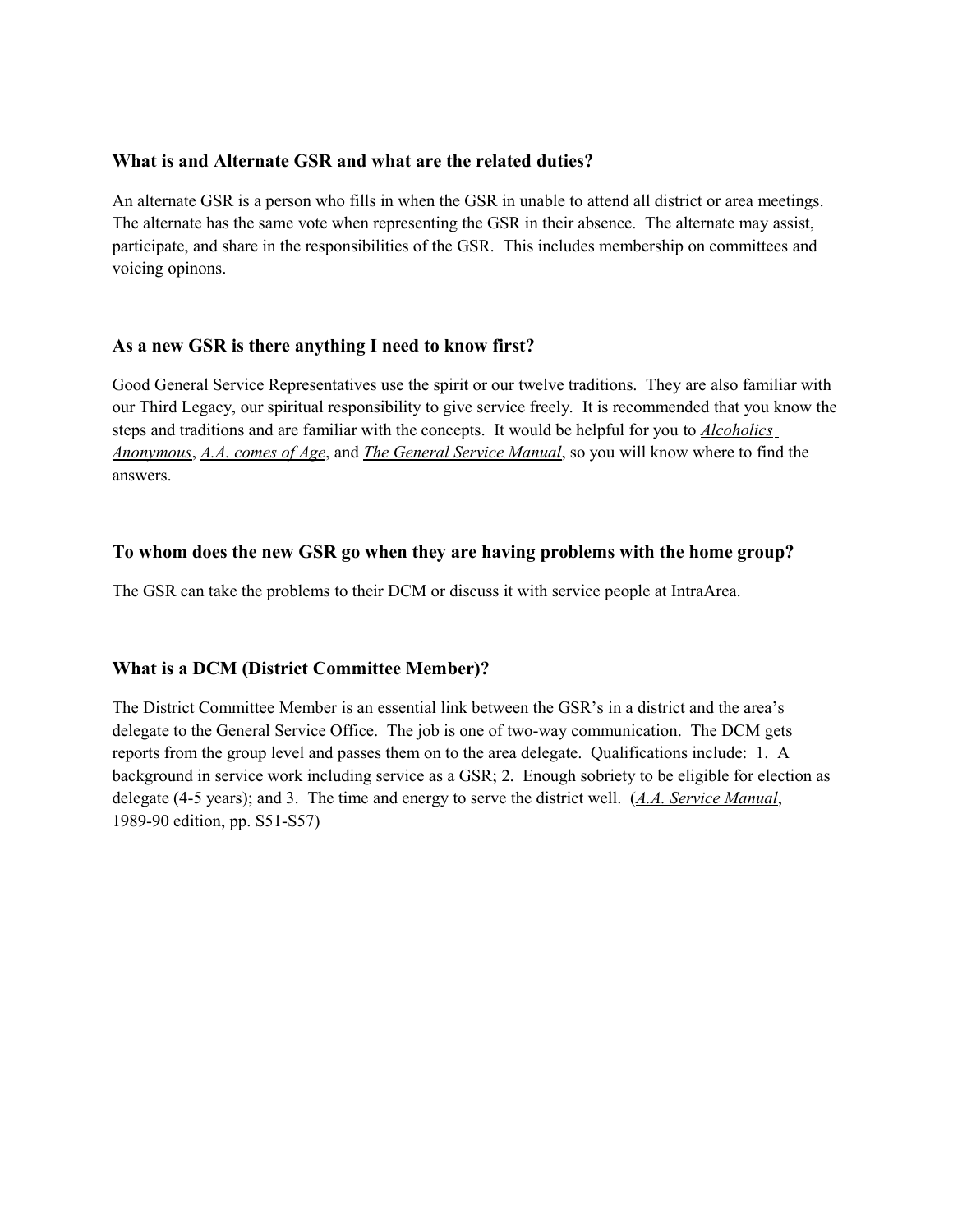#### **What are the duties of a DCM?**

- 1. Holding regular meetings of all GSR's in the district.
- 2. Assisting the delegate in obtaining group information in time to meet deadlines.
- 3. Keeping GSR's informed about Conference activities.
- 4. Getting GSR's acquainted with *The A.A. Service Manual* and *Box 459*.
- 5. Keeping groups informed about Conference approved books and pamphlets.
- 6. Holding workshops on service activities.

#### **What is an alternate DCM?**

The alternate DCM is a backup for the regular district committee member. If the DCM resigns or for any reason in unable to serve, the alternate steps in. Alternate DCM's should be encouraged to assist, participate, and share in the DCM's responsibilities, attending district and area meetings where feasible. The qualifications of the alternate DCM are identical to the DCM.

#### **Why is the DCM meeting closed?**

It was decided by the group that, in order to conduct a more effective service meeting, it would be best to limit the DCM meeting to current DCM's and past and present Delegates. It can be changed to an open meeting only by a vote of the DCM's.

#### **What is a Chairperson?**

The Chairperson's responsibilities are centered around the operation of the IntraArea meeting. The chairperson sets the tone of the meeting, ensures that all issues on the agenda are addressed, keeps order, redirects comments to the subject being discussed and maintains a good working relationship with the other officers, delegate and regional trustee. The qualifications for chairperson are enough sobriety to be effective (4 years), involvement in service work at IntraArea prior to the election and the ability to perform the above activities. (*A.A. Service Manual*, 1989-90 edition, pp. S59-S60)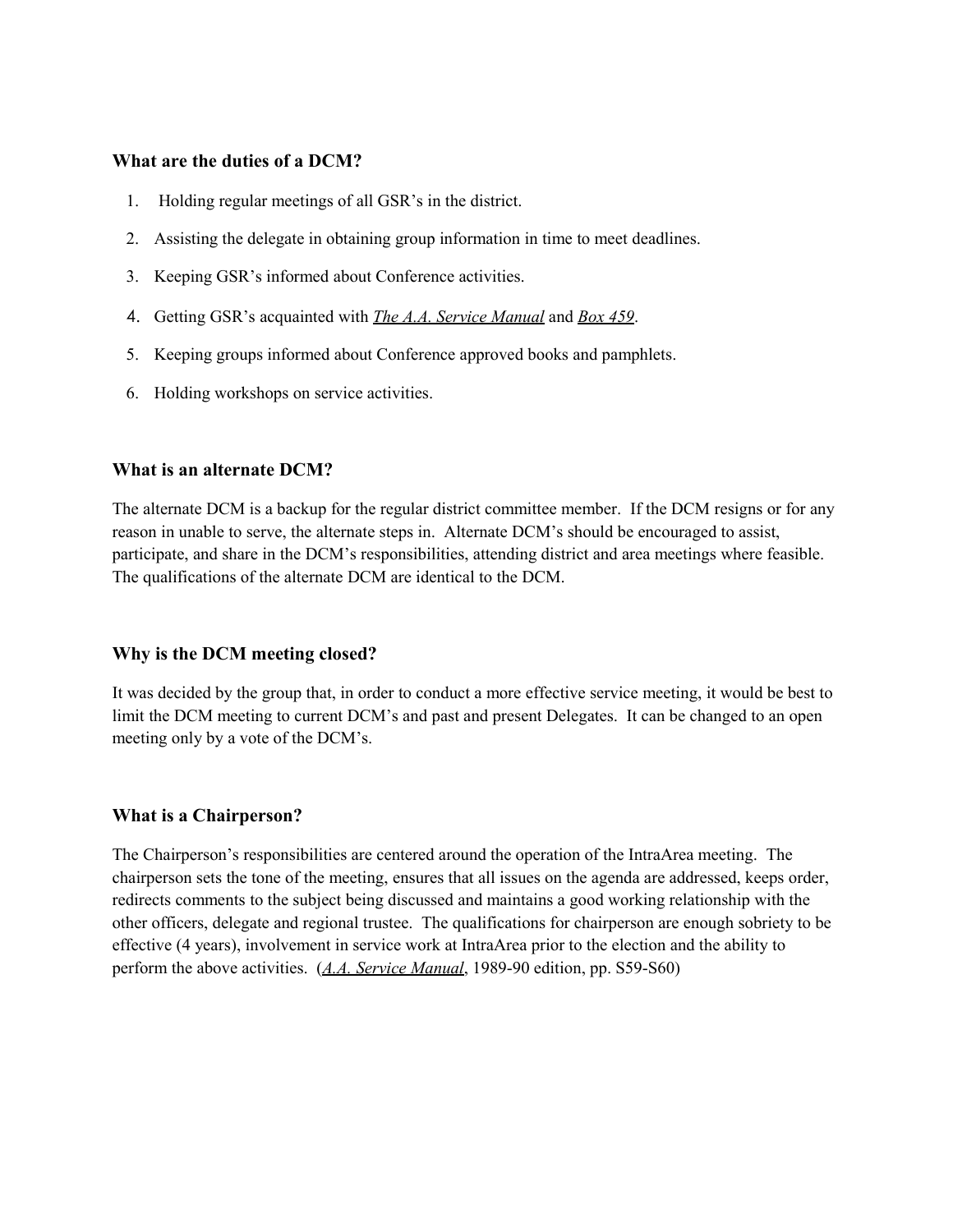#### **What are the duties of the Secretary?**

The secretary maintains attendance records via a roll call and records and reports minutes for all IntraArea council meetings, which includes mailing the minutes to all GSR's, DCM's pas and present Delegates and trustees in Central Michigan. This includes representatives who do not attend IntraArea and are still considered their group's representative. In cooperation with the Area Registrar, the secretary updates the mailing list when new GSR's are elected by their local group and completes and mails update forms to GSO. (*A.A. Service Manual*, 1989-90 edition p. S60) The materials needed to perform these tasks include:

- An up-to-date list of all active and inactive GSR's with their full name, address, phone number.
- The roll call/attendance sign in sheet which lists Groups in the District.
- Maps to all cities that will host IntraArea in the coming year.
- Return address labels or stamp.
- The names, addresses and phone numbers of all chairperson and officers.

# **What are the duties of a Treasurer?**

The treasurer receives and distributes money according to the assemblies' wishes, and keeps accurate legible records of all transactions. At Central Michigan IntraArea groups donate according to what they can afford after meeting group expenses. It is recommended that the groups send excess money to three different service locations. There local Intergroup or Central Office (60%), the General Service Office (30%), and the Area Assembly, called Central Michigan IntraArea (10%).

The treasurer of the General Assembly and District Committee Members (DCM) have a position of the Finance Committee. (CHRISTOPHER WROTE "(1) Delegate Treasurer DCM 4 members from the body")

Normal receipts include, but are not limited to, group donations, the basket which is passed at the assembly to help pay for the meal and the coffee pot (all the money in the coffee pot is sent to the General Service Office). We do not accept outside contributions. Normal disbursements include host expenses, committee expenses and secretary expenses. For qualifications of a treasurers see page S60 and 60 o you're *A.A. Service Manual* (1989-90 edition). For additional information see page 9 of *The A.A. Group* pamphlet.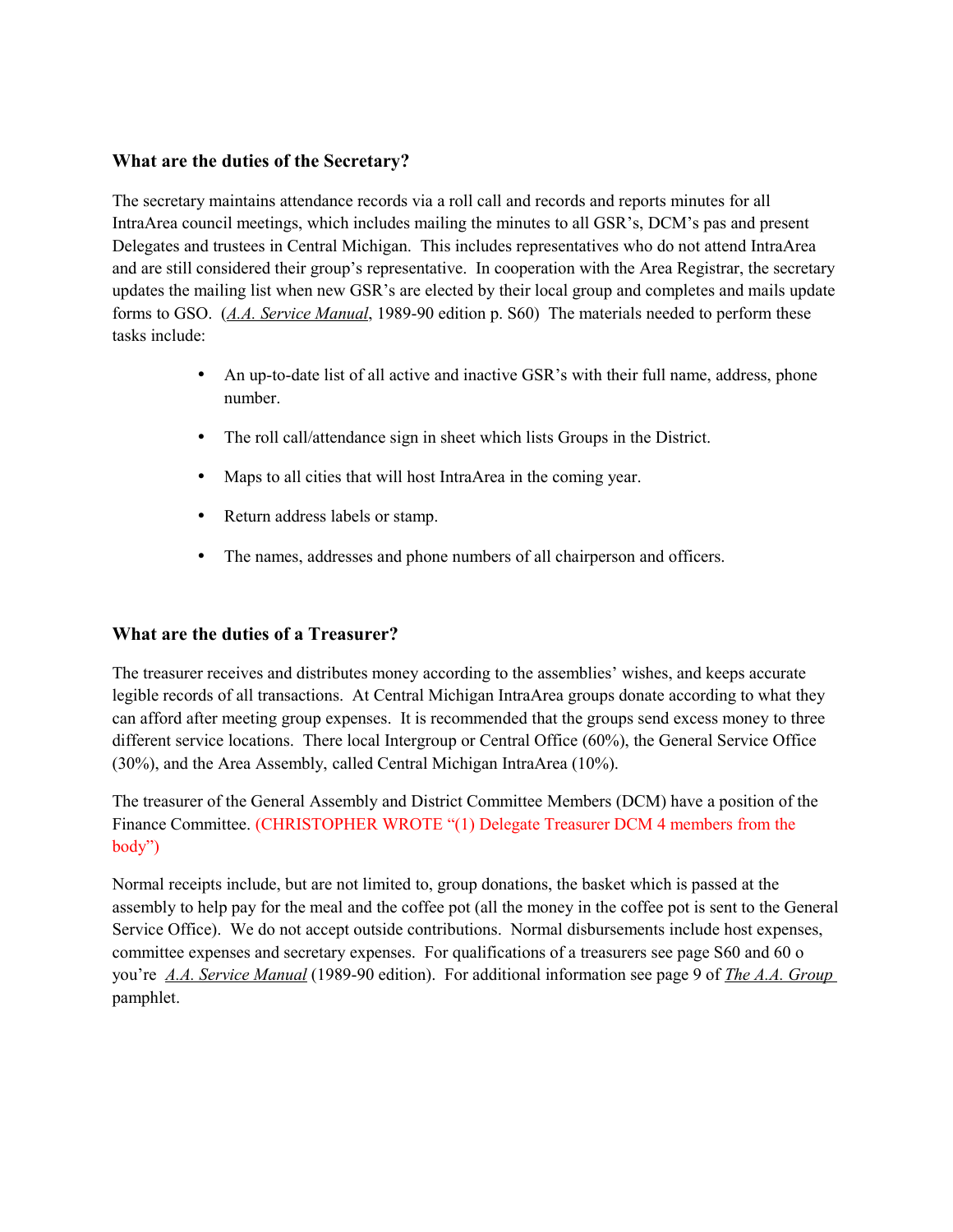#### **What is a Delegate and what are the Delegates duties?**

A Delegate is a person elected by the GSR's, DCM's, past delegates, present delegates and trustee at the IntraArea Assembly meeting to represent Central Michigan at the annual meeting of the General Service Conference. The Delegate serves as a liaison for two years between the area groups and A.A. General Service Office. It is suggested that a Delegate have five years of continuous sobriety. (*A.A. Service Manual*, 1989-90 edition, pp S68-S73) Specific duties include:

- 1. Preside over the closed DCM meeting at IntraArea.
- 2. Serves on a General Service Conference Committee.
- 3. Inform the IntraArea Assembly about GSR and provide leadership.
- 4. Helps committees obtain financial support.
- 5. Attends all state and regional conventions/conferences/forums.
- 6. Keeps alternate fully informed.

#### **What is an Alternate Delegate and what are one's duties?**

An Alternate Delegate is a service worker who at group, district or area level assists, supports, and participates in service responsibilities where feasible, depending on local autonomy and local needs. The qualifications are the same as a delegate.

#### **What is a Trustee?**

The trustee we are most familiar with is the East Central Regional Trustee – the reason for this is because our area – Central Michigan, Area 32 is in the East Central Region. This region is made up of 14 Delegate Areas in five states.

The Regional Trustee serves on the General Service Board, which is like the Board of Directors of a corporation.

Excepting the decisions upon matters of policy, finance or A.A. tradition, liable to seriously affect A.A. as a whole, the General Service Board has entire freedom of action in the routing conduct of the policy and business affairs of the A.A. General Service Office and may name suitable committees and elect directors to its subsidiary corporate service entities – A.A. World Service, Inc. (Publishing) and A.A. Grapevine, Inc. (our international journal) – in pursuance of this purpose. Paragraph 10 of *Conference Charter* S-26 and S-31, 1989-90 edition.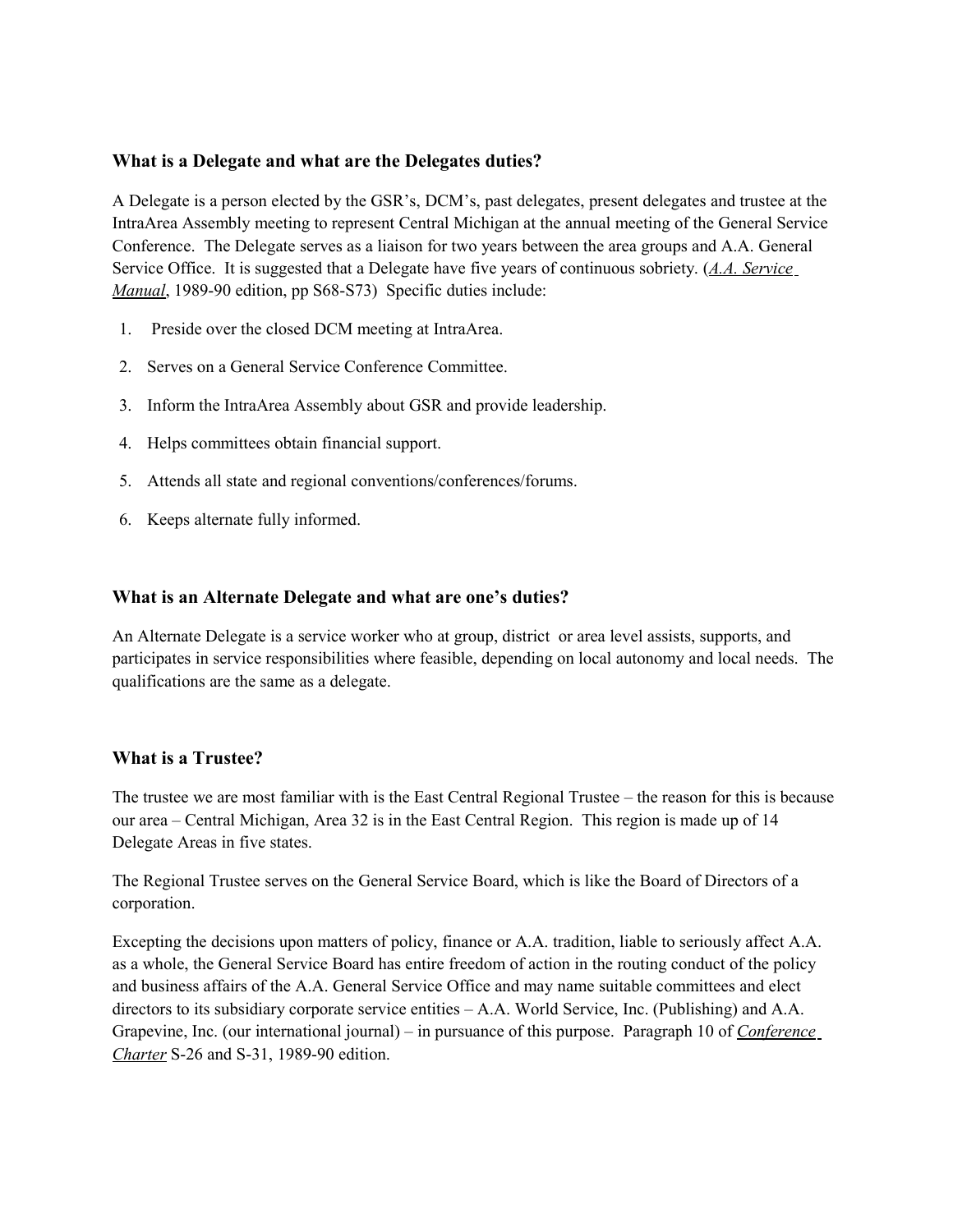The Trustee is a past Delegate that has been nominated by the Delegate areas and can only serve one term in office. The Trustee is elected every four years at the General Service Conference by the 14 Delegates of the region. (*A.A. Service Manual*, 1989-90 edition pp. Ss105-S122)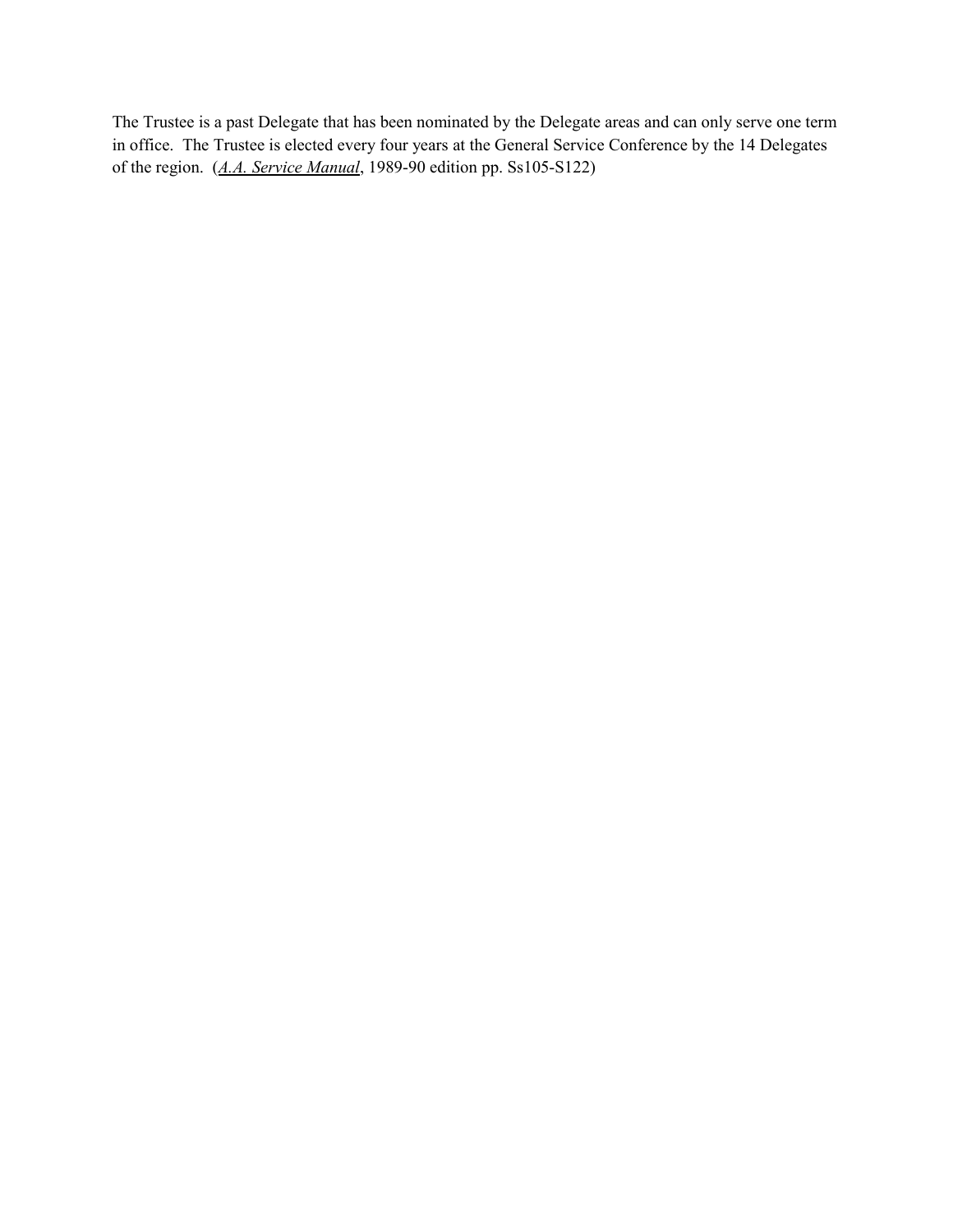#### **What are the Committees and what do they do?**

# Cooperation with the Professional Community (CPC)

Members of the CPC committee inform professionals about A.A. – what we are, where we are, what we can do and what we cannot do. They attempt to establish better communication between A.A.'s and professionals and to find productive and creative ways of cooperation without affiliating. The professional community may include physicians, clergy, judges, therapists, and probation officers or any other professional who comes into contact with an alcoholic.

# Correctional Facilities

The purpose of a correctional facilities committee is to coordinate the work of individual A.A. members and groups who are interest in carrying our message of recovery to alcoholics behind the walls and to setup a means of bridging the gap from the facility to the larger A.A. community. This may include conducting meetings in a prison, providing literature to inmates and coordinating an interim sponsor program.

#### Finance

The finance committee reviews all requests for money from the officers and committee chairpersons of IntraArea. This group makes recommendations to the GSR body for approval of denial of all requests. This committee also monitors IntraArea expenditures and income to ensure a prudent reserve is maintained and all financial obligations are met.

#### Forum

The main purpose of the Forum Committee is to introduce new and old GSR's to the Regional Forum. The Regional Forum provides a special opportunity of direct communication and personal contact with people from the General Service Office and its staff. Regional Forums are sharing sessions among area A.A.'s and GSO. It is the hope that by learning more about service the GSR's will be incited into more active service in their local areas. The forum committee is entrusted with funds to sponsor GSR's to the Regional Forum by paying their accommodations, travel and food expenses. We feel that this is a good investment in establishing and A.A. in service and sobriety. The requirements for qualifying for funds are suggested by the committee and voted on by the area assembly.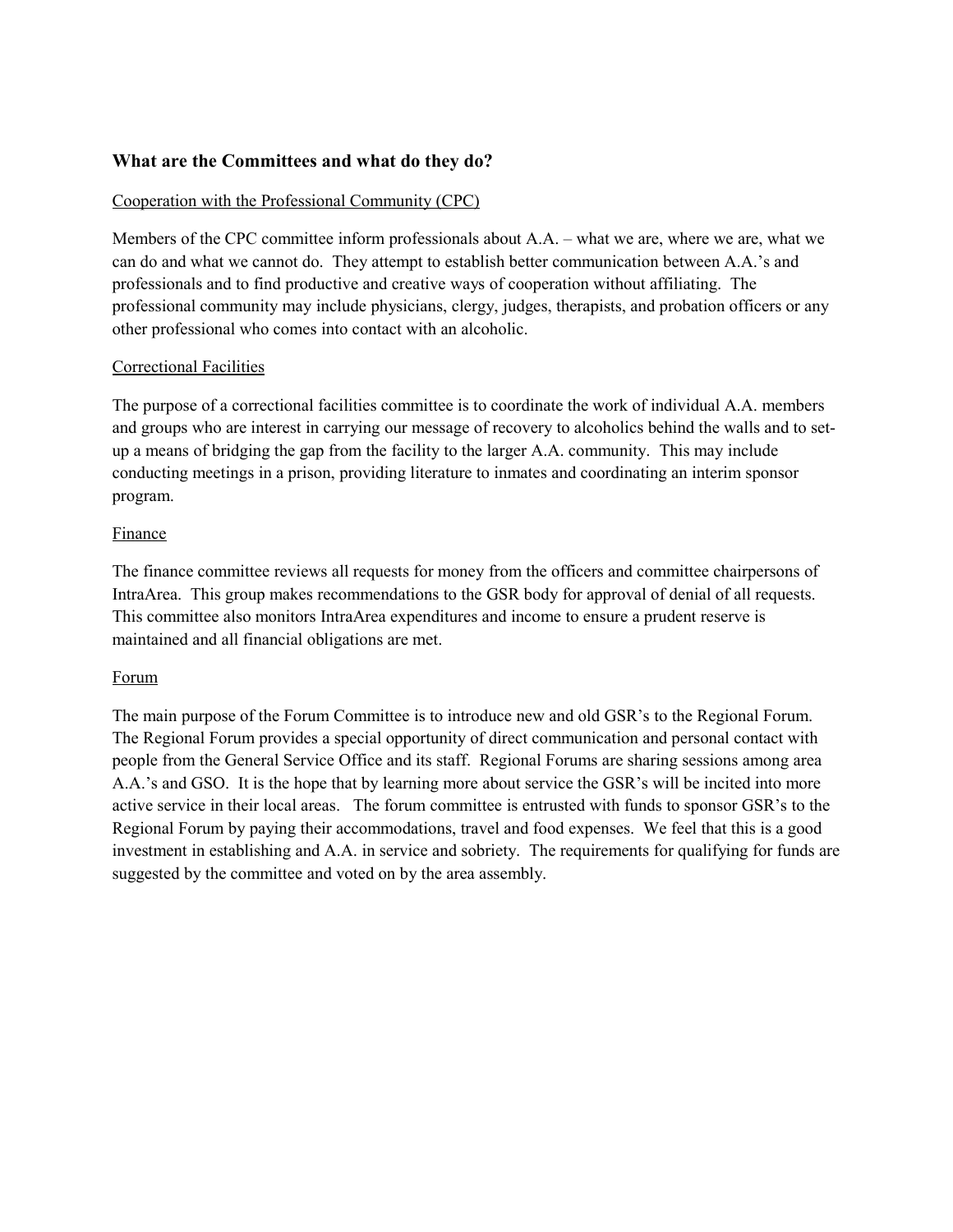## **What are the Committees and what do they do? (cont.)**

#### Grapevine

The Grapevine Committee is a valuable instrument for communication between the Grapevine and the fellowship. It also brings grass-roots opinions to the Grapevine staff so they can better serve A.A.

#### Literature

The Literature Committee has played vital role in the development of A.A. pamphlets, books and audiovisual materials. This committee determines what material to order for IntraArea and prices for all material.

#### Public Information (PI)

The Public Information Committee tries to carry the A.A. message and information about the Fellowship to the public. It is also concerned with anonymity breaks at the public level.

#### Treatment Facilities

The Treatment Facilities Committee encourages A.A. members to assume responsibility for carrying the message into hospitals and treatment facilities. A state-wide contact list for people in treatment is being developed. This committee bridges the gap through workshops and working with treatment center staff to establish beginners meetings and direct the flow of patients to A.A. meetings.

#### Archives

The Archives Committee gathers and maintains historical material about the fellowship. This material consists of pictures, books, articles, buttons and *Grapevine*. Our committee has copies of the *Grapevine* dating back to 1951. This committee also transports a portion of these historical documents to conventions and meetings to share our history with others.

#### Special Needs

The Special Needs Committee tries to carry the A.A. message and information about the fellowship to those who are blind or visually impaired; deaf or hearing impaired; chronically ill or homebound; and those with limited reading skills. Members of the Special Needs Committee explore, develop and offer alternatives to make the A.A. message and participation on our program available to everyone who reaches out for it.